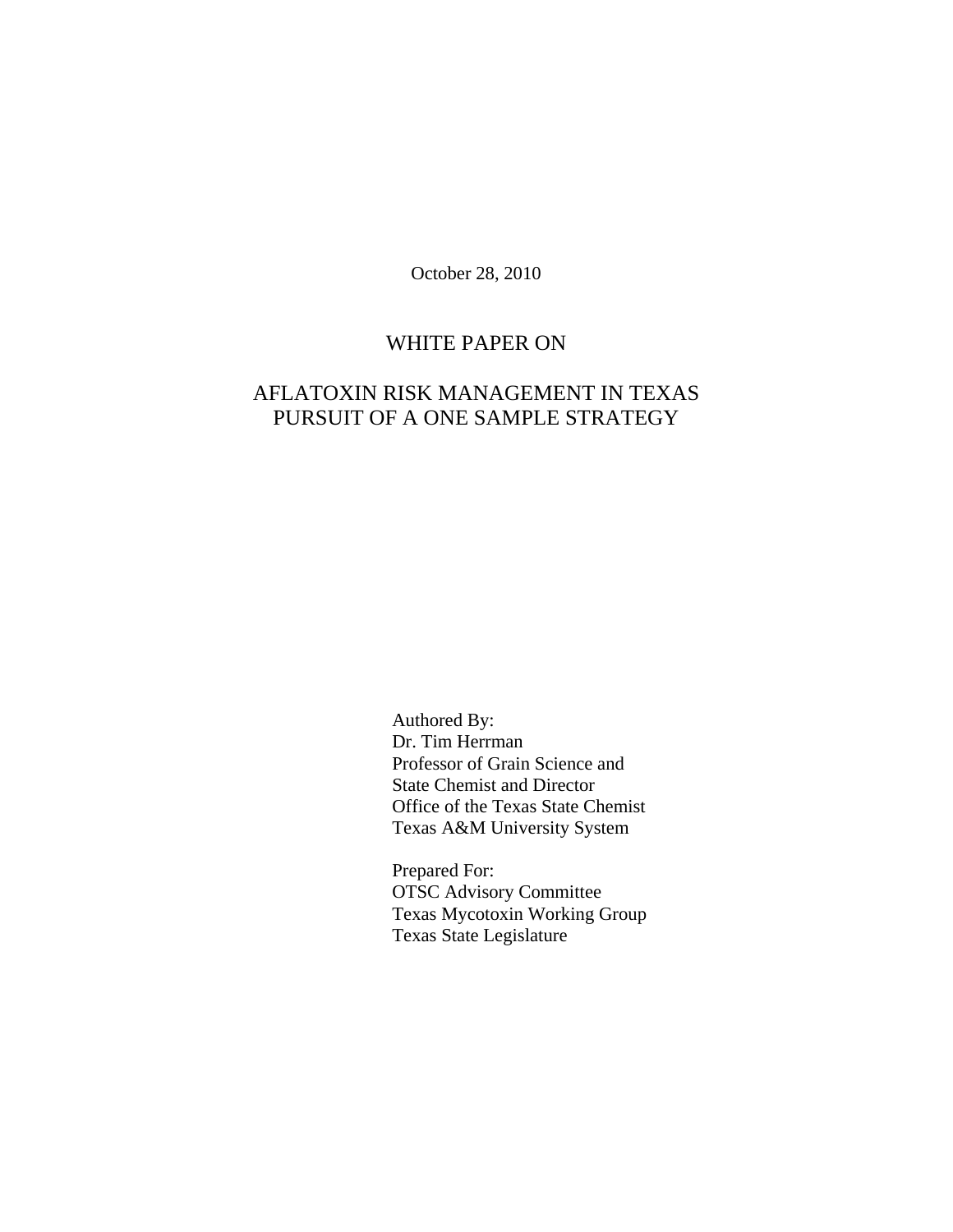## **Background**

Aflatoxin is a biological toxin produced by fungi and is a group one carcinogen. Research in the United States (US) led to the 1969 establishment of an action level at 20 ppb, above which, product is consider unsafe for animal and human consumption. Further guidance for safe levels of consumption was established by the Food and Drug Administration in 1989 and 1994 that are presented in Compliance Policy Guide 683.100 as follows:

- 300 ppb for corn and peanut products intended for finishing (i.e., feedlot) beef cattle;

- 300 ppb for cottonseed meal intended for beef cattle, swine, or poultry (regardless of age or breeding status);

- 200 ppb for corn or peanut products intended for finishing swine of 100 pounds or greater;

- 100 ppb for corn and peanut products intended for breeding beef cattle, breeding swine, or mature poultry;

- 20 ppb for corn, peanut products, and other animal feeds and feed ingredients, but excluding cottonseed meal, intended for immature animals;

- 20 ppb for corn, peanut products, cottonseed meal, and other animal feeds and feed ingredients intended for dairy animals, for animal species or uses not specified above, or when the intended use is not known;

The Texas Agriculture Code, Chapter 141 (Texas Commercial Feed Control Act) exempts grain  $(\S141.002(c)(2))$  or whole seed that does not contain toxins or chemical adulterants. Grain or seed exceeding the 20 ppb aflatoxin action level is adulterated and subject to the Texas Commercial Feed Control Act. The Texas Feed and Fertilizer Control Service is the state regulatory agency responsible for administering TAC 141 and this agency is part of the Office of the Texas State Chemist (OTSC), which is administratively housed within the Texas Agriculture Experiment Station (recently renamed Texas AgriLife Research). OTSC provides additional science-based action levels to address unique the needs of Texas agriculture. Among these provisions include the establishment of a 50 ppb action level for wildlife feed, 100 ppb action level for nonlactating sheep and goats, and allowing corn containing over 300 ppb but not more than 500 ppb aflatoxin to be blended and feed to cattle in confinement for slaughter. Directions for blending and labeling blended corn are contained within the Feed Industry Memorandum 5-12 posted on the OTSC website at http://otscweb.tamu.edu.

The Office of the Texas State Chemist advisory committee recommended development of best management practices (BMP's) for producers and grain handlers to help mitigate this problem and ensure compliance with the Feed Control Act. Best Management Practices (BMP's) for post harvest grain management include:

- Collect a 10 pound sample from incoming grain
- Grind the entire grain sample using a Romer or Viking mill before sample reduction
- Use testing methods approved by either USDA or AOACI
- Test incoming unit trains
- Test incoming grain from farm storage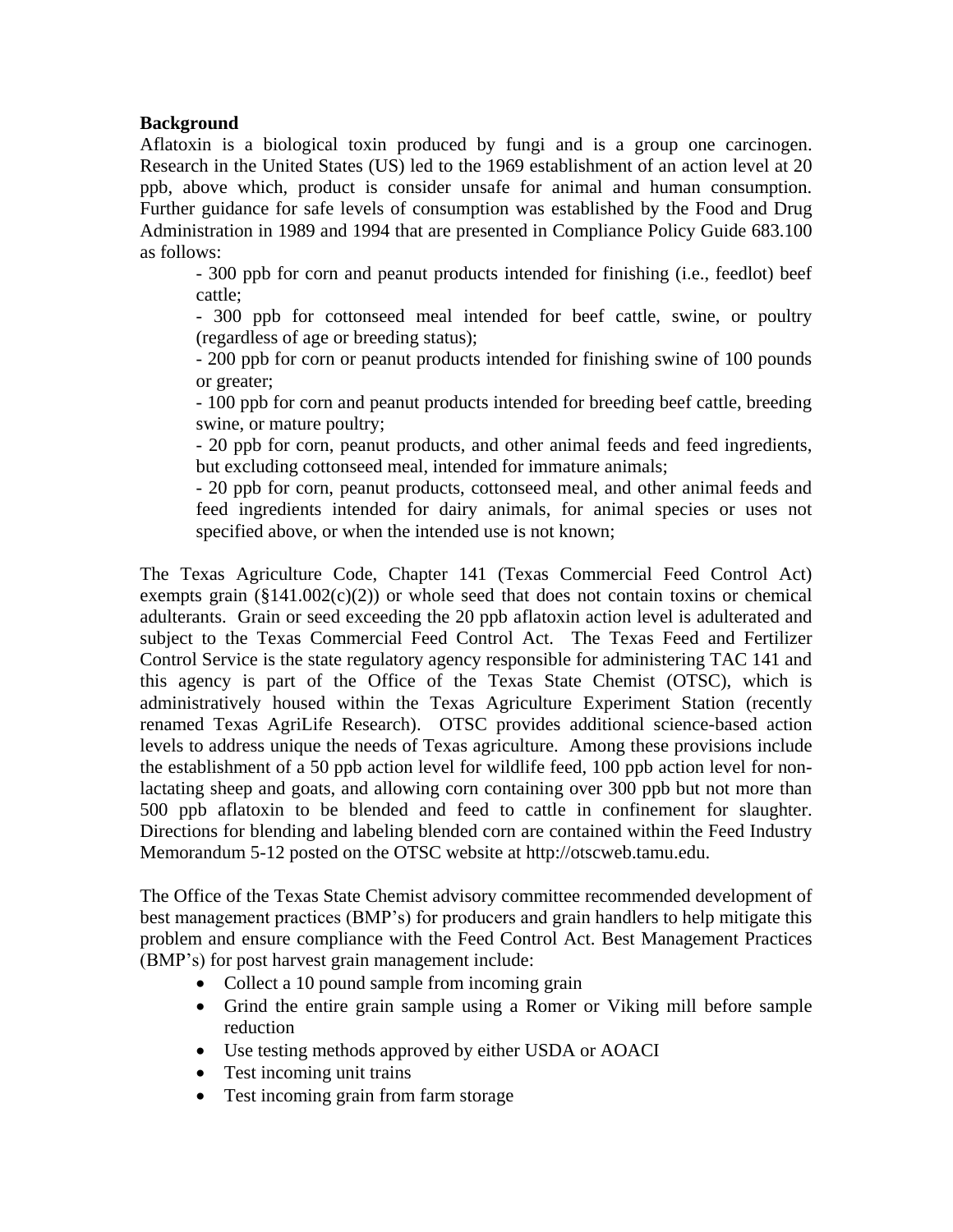- Do not commingle grain exceeding the action level with grain below the action level during reclaim (This practice is not permitted by law)
- Correctly label grain exceeding the action level.

A Mycotoxin Working Group comprised of stakeholders, OTSC staff, and faculty identified research, education and regulatory priorities for Texas to mitigate mycotoxin occurrence in 2005 (Table 1). Progress in high priority areas including atoxigenic fungi, sampling, surveillance and monitoring of commercial grain handlers and mitigation techniques are addressed in greater detail in the section titled risk management strategy.

| <b>Preharvest Research Objective</b>                                  | <b>Priority</b> | <b>Priority</b> | <b>Stakeholder Issues/Needs</b>                                                           |
|-----------------------------------------------------------------------|-----------------|-----------------|-------------------------------------------------------------------------------------------|
| <b>Identification and characterization of</b>                         |                 | medium          | Identify atoxigenic fungi strains                                                         |
| mycotoxigenic fungi                                                   |                 |                 |                                                                                           |
| <i>identify resistance</i>                                            | high            | medium          | Need atoxigenic products                                                                  |
| Exploit fungal genomics                                               |                 |                 |                                                                                           |
| non-toxigenic strains                                                 |                 | high            | Improved sampling of corn and sorghum                                                     |
| <b>Management practices for mycotoxin</b>                             |                 | high            | Management of crop to reduce mycotoxins                                                   |
| Build a database                                                      | low             | high            | Need improved host resistance                                                             |
| develop an early warning system                                       | low             | high            | More rapid detection technology                                                           |
| practices to reduce mycotoxins                                        | high            | med-low         | Improved remediation technology                                                           |
| Host plant resistance, characterization                               |                 | high            | federal insurance program (planting late is still                                         |
| and selection of plant traits                                         |                 |                 | allowed, shouldn't be after March 15)                                                     |
| characterize commercial corn hybrids                                  | high            |                 | Policy issues related to insurance                                                        |
| develop corn germplasm                                                | high            |                 | Insurance allows farmer to keep grain                                                     |
| peanut breeding to develop resistance                                 | high            |                 | Lack of incentives to minimize practices to reduce<br>aflatoxin                           |
| <b>Post Harvest Research Objective</b>                                |                 |                 | Feed lots not regulated                                                                   |
| <b>Sampling and detection for mycotoxins</b>                          | high            |                 | Loop holes in law                                                                         |
| individual kernel mycotoxin                                           |                 | high            | Lack of investment by commercial seed companies in<br>host resistance to mycotoxins in TX |
| sampling designs and probability                                      |                 | high            | Economics of developing resistance (2%) seed sales<br>and 1/3 has problem                 |
| individual kernel spectral analysis                                   |                 | high            | Lack of uniformity between states on surveilllance                                        |
| <b>Detoxification using binding agents and</b><br>enterosorbent clays | medium          | high            | Dairy feed problem with corn shipped from midwest                                         |
| mechanisms for binding                                                |                 |                 | Feed manufacturers having trouble getting low<br>mycotoxin grain from midwest             |
| Verify effectiveness                                                  |                 | high            | Need public corn breeders working on aflatoxin                                            |
| criteria for approving binding agents                                 |                 |                 |                                                                                           |
| <b>Storage management to control</b>                                  |                 |                 |                                                                                           |
| mycotoxins                                                            |                 |                 |                                                                                           |
| build an educational outreach program                                 | high            |                 |                                                                                           |
| establishing a faculty appointment                                    | low             |                 |                                                                                           |
| <b>Regulatory approaches to mitigating</b>                            | high            |                 |                                                                                           |
| mycotoxin hazards in TX                                               |                 |                 |                                                                                           |
| targeted surveillance                                                 |                 |                 |                                                                                           |
| verification of sampling, testing, records                            |                 |                 |                                                                                           |
| monitor mycotoxin nationally                                          |                 |                 |                                                                                           |

Table 1. List of research, regulatory and outreach priorities established by stakeholders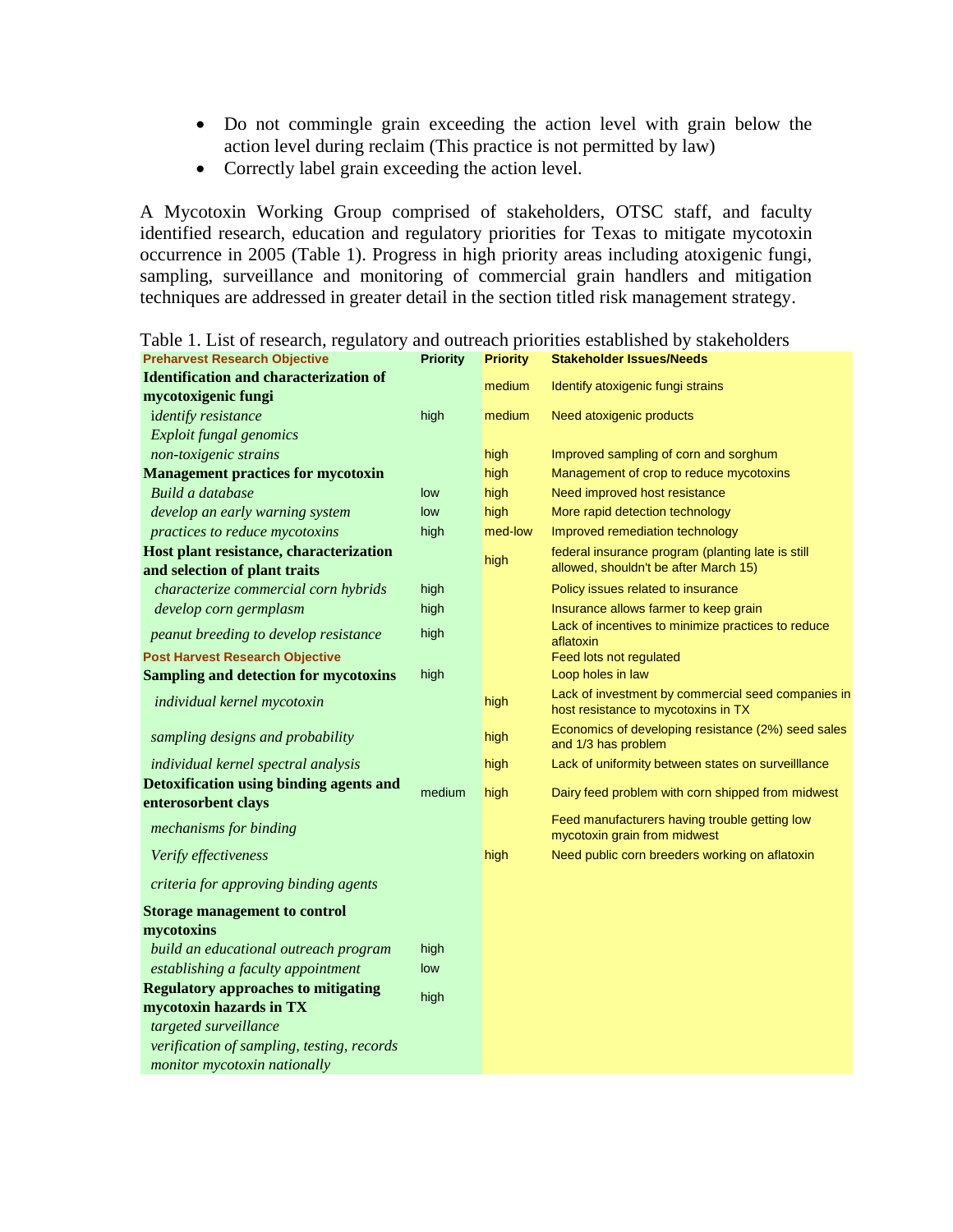## **Texas Grain Industry**

Texas on-farm storage totals 111 million bushels (NASS 2007), while the state's off-farm storage capacity total 630 million bushels (NASS 2009). In 2010, Texas grain producers planted 2,300,000 acres of corn with an estimated product of 294 million bushels, or approximately 2% of the nation's total corn production. Commercial elevators may serve as first collection point for most Texas corn, however, some grain is stored on-farm at harvest (Figure 1). Texas is a corn deficit state, with out-of-state shipments from the mid-western US accounting for the balance of the corn demand by Texas feed mills, integrators, and feedlot operations.

Figure 1. Movement of cereals and oilseeds for export in the U.S. Source: [http://www.vegrains.org/documents/em\\_chapter2.pdf](http://www.vegrains.org/documents/em_chapter2.pdf)



Commercial grain elevators must possess either a state for federal warehouse license and these entities are audited to ensure that the grain in storage coincides with the records of receipt. This activity resembles the auditing process for the banking industry where deposits and financial positions are monitored. In Texas, there are 354 state licensed warehouses with a collective storage capacity of 251 million bushels. There are 181 federally licensed warehouses in Texas. Of these 535 establishments, 266 receive corn. These establishments are visited each year by OTSC field investigators to ensure compliance with the Texas Commercial Feed Control Act as well as to collect samples to monitor the level of aflatoxin and fumonsin during the corn harvest.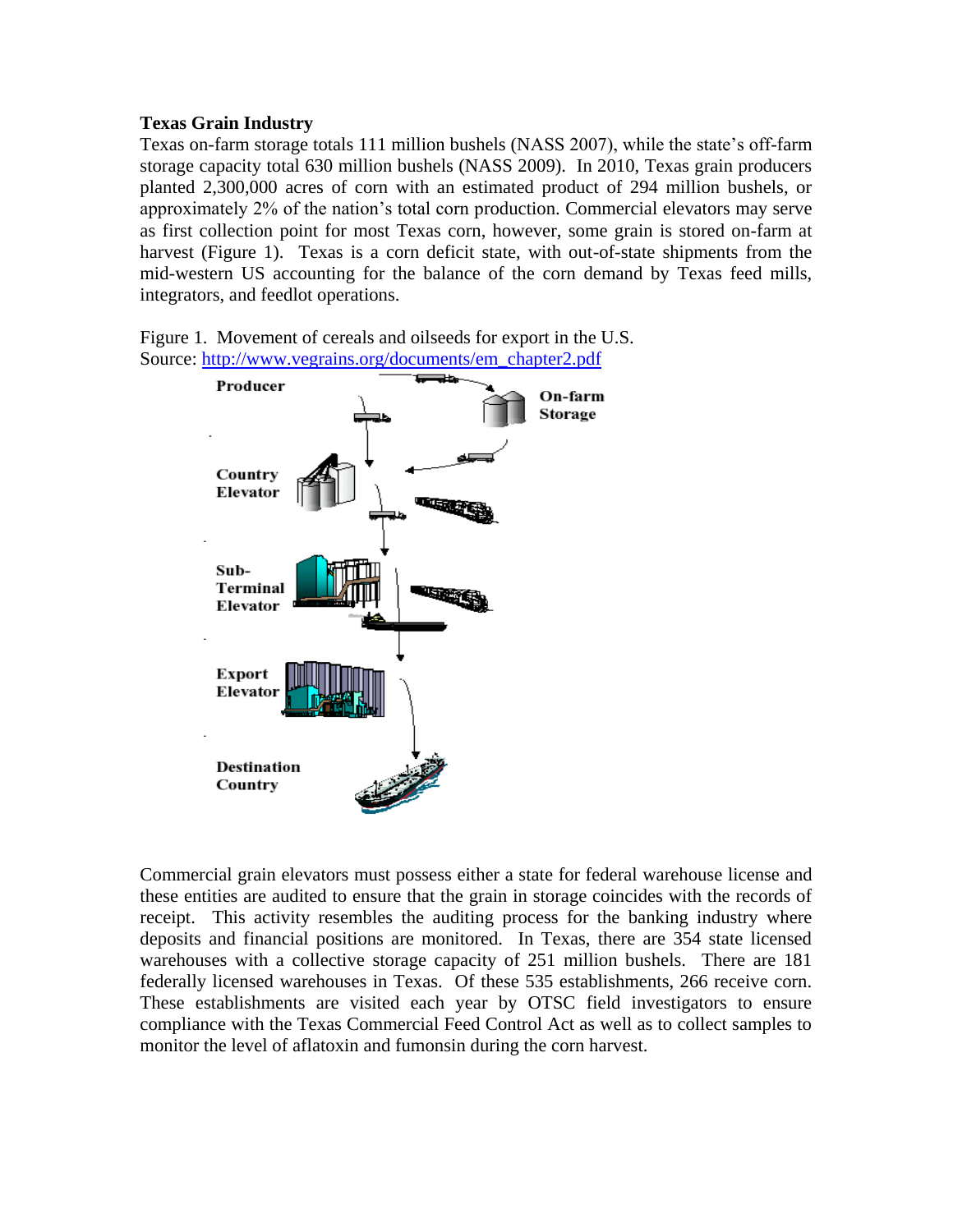#### **Texas and US Regulatory Structure**

The 26<sup>th</sup> Texas Legislature (1899) enacted the first Fertilizer Control Law and placed responsibility for its administration in the Division of Chemistry which was in the Chemistry Department, Texas Agricultural and Mechanical College. The 29<sup>th</sup> Legislature (1905) enacted the first Feed Control Law and located the responsibility for carrying out its statutory requirements with the Director, Texas AgriLife Research. Both Acts provided for the appointment of a Texas State Chemist. In 1984, the Texas Feed and Fertilizer Control Service (TFFCS) and the Department of Agricultural Analytical Services were combined to establish the Office of the Texas State Chemist (OTSC).

AgriLife Research is supervised by the Board of Regents of the Texas A&M System, who are appointed by the governor of Texas. The communication structure for reporting to the governor and interaction of state and federal agencies tasked with food safety is depicted in Figure 2. This diagram was drawn from a report by The CNA Corporation, which was tasked with analyzing the federal and state response to the interagency incident management of the 2005 BSE case investigation in Texas.





The TFFCS field investigators and management team are commissioned FDA officers and conduct inspections of feed establishments under federal and state authority. The OTSC advisory committee is comprised of 16 stakeholders who represent consumers and industry groups for feed and fertilizer, providing advice on regulatory policy, priorities, and budget. The advisory committee conducts 2 face-to-face meetings annually.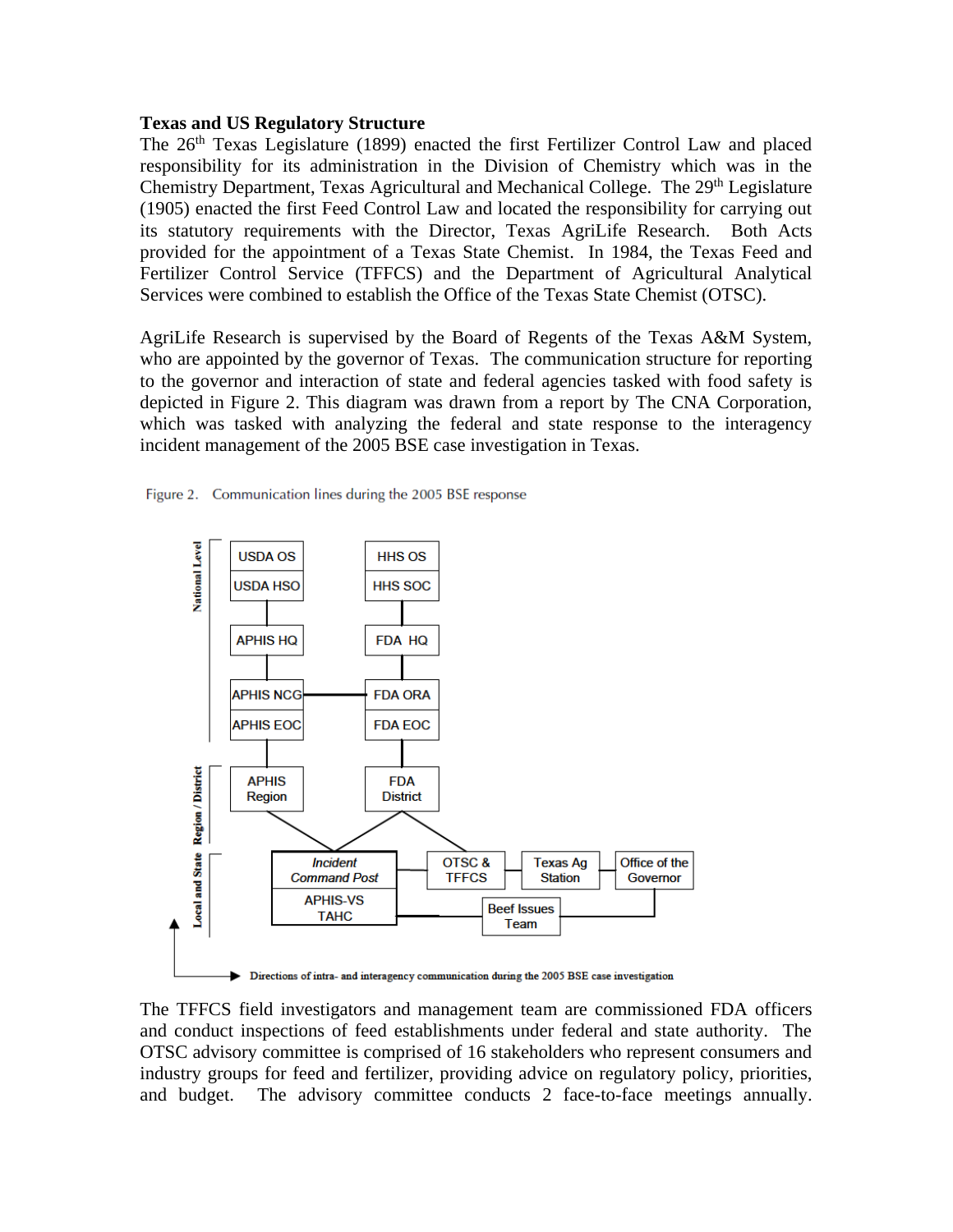#### **Risk Management Strategy**

Risk management is that part of risk analysis that involves weighing policy alternatives in consultation with all interested parties, considering risk assessment and other factors relevant for the health protection of consumers and for the promotion of fair trade practices, and, if needed, selecting appropriate prevention and control options (2006, WHO-FAO).

The Office of the Texas State Chemist policies outlining the management of aflatoxin risk are contained in Feed Industry Memorandums 5-12 "Distribution of Aflatoxin-Containing Whole Grain and Oilseed in Commercial Channels and Their Use in Mixed Feeds" and 5-17 "Distribution of Aflatoxin-Containing Oilseed Meals/Processed Grains in Commercial Channels and Their Use in Mixed Feeds.'

At the request of stakeholders during the January 11, 2010 meeting in College Station, TX, the director of OTSC began to explore the concept of using a single sample for managing aflatoxin risk at the first commercial collection point (e.g. grain elevators). Presently, many commercial grain operations test incoming grain for aflatoxin. Samples are collected by grain elevators and picked up by crop insurance adjusters to assess toxin level for quality adjustments, and OTSC field investigators collect official regulatory samples to monitor the incidence of aflatoxin entering commerce. Because aflatoxin is measured in part per billion (ppb), there exists a high probability that the above mentioned three samples will yield different results when measured for aflatoxin.

*To protect consumers and facilitate commerce, the Office of the Texas State Chemist proposes adoption of a risk management strategy that includes monitoring aflatoxin in corn using a single sample.*

During the 2010 harvest, OTSC field investigators monitored grain elevator sampling and aflatoxin testing procedures to assess conformance to OTSC best management practices (BMPs) and the US Department of Agriculture's Risk Management Agency's procedures contained in the Loss Adjustment Manual (LAM). Known samples containing three levels of aflatoxin were used to evaluate commercial grain elevator testing proficiency. The results of these activities are presented below.

#### **Verifying Grain Industry Sampling and Testing Procedures**

An evaluation of grain industry conformance to OTSC BMPs and LAM procedures was performed during the 2010 harvest at 87 commercial grain elevators in Texas. Only 10% of the respondents were aware of the crop insurance procedures involving sampling. Of these 87 establishments, 8 grain elevators were not sampling or testing for aflatoxin, 31 establishments collected 2 sample probes, 22 collected 4 sample probes and 19 grain elevators collected more than 5 probes. The official sample collection procedure requires 10 sample probes during the collection of a representative sample.

While 38 percent of the respondents stated that they split their samples with the crop insurance companies, only 3 establishments have trained their personnel in correct sampling procedures. While 44 percent of the respondents receive crop insurance results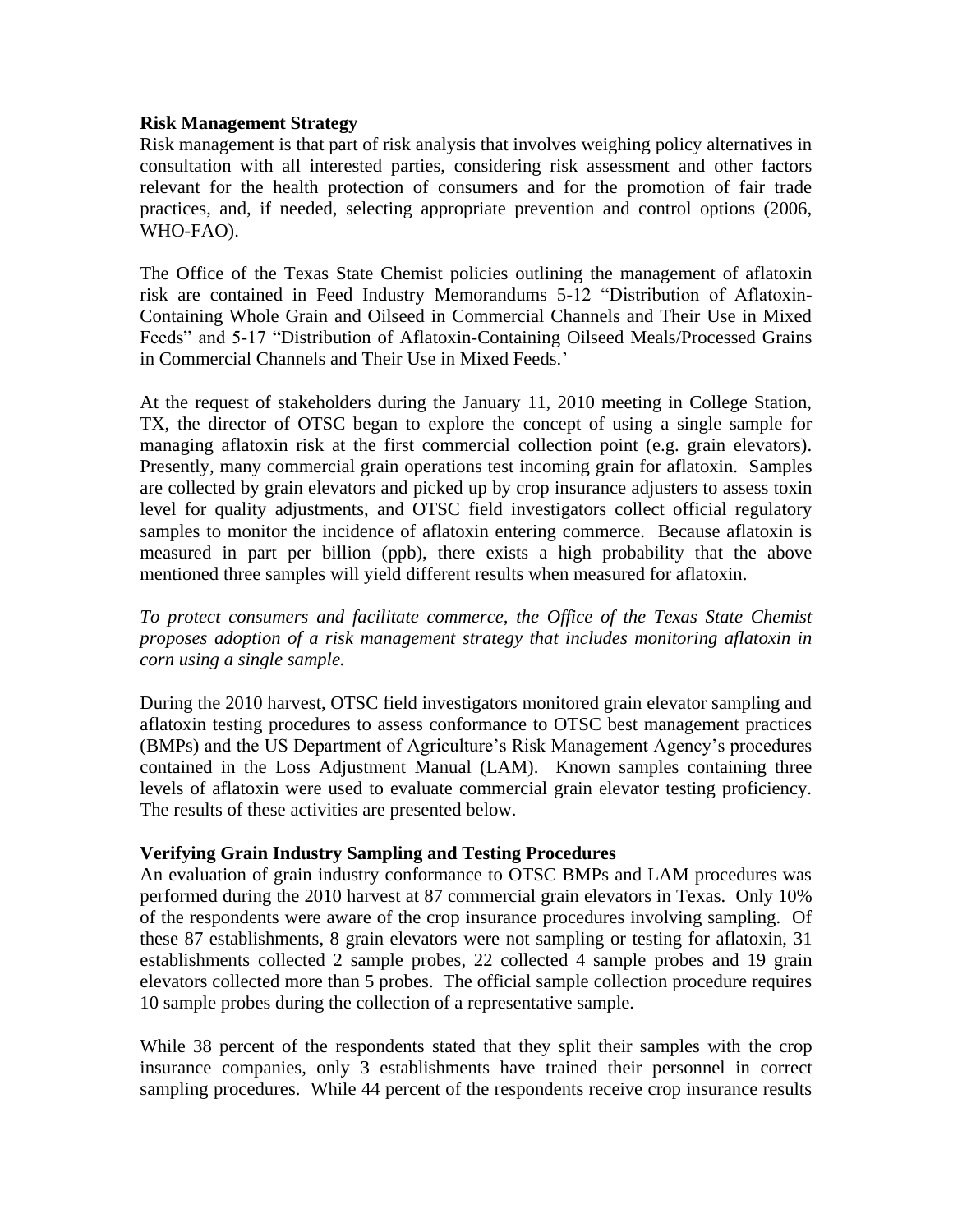back from the farmer, adjuster or lab, only 22 percent of the crop insurance samples can be referenced back to the placement of the grain in a particular bin. Respondents in the Blackland area of Texas indicated that 100 percent of the farmers use crop insurance to manage aflatoxin risk, 50% in the Costal Bend area, 80% in South Texas and zero percent in the Panhandle and Southern Plains of Texas.

Grain elevator operators were requested to run control samples containing three levels of aflatoxin to evaluate testing proficiency. Of the 40 initial participants, 23 were using test kits that were not capable of measuring aflatoxin at 300 ppb and 500 ppb, according to manufacturer directions. Of those grain elevators that did possess the appropriate test kits, 7 were able to accurately measure the higher control sample (370 and 580 ppb).

# **Validating Aflatoxin Tests**

The OTSC Best Management Practices to Prevent or Reduce Mycotoxin Contamination in Texas includes "Use GIPSA verified test kits or AOACI official methods when analyzing mycotoxin." The quantitative test kits approved by the Federal Grain Inspection Service (FGIS) of the Grain Inspection, Packers and Stockyard Administration (GIPSA) have been validated for aflatoxin levels up to 100 ppb. A need exists to validate that test kits used by the grain elevator industry can accurately test aflatoxin at levels as high as 500 ppb.

Protocol developed by the Federal Grain Inspection Service (FGIS) will be followed for aflatoxin test kit validation titled "Design Criteria and Test Performance Specifications for Quantitative Aflatoxin Test Kits." Validation criteria include:

- 1. Time required for completion of an analysis
- 2. Comparative accuracy of test kits on corn samples naturally contaminated with aflatoxin
- 3. Suggested additional commodities
- 4. Avoidance of toxic or hazardous substances
- 5. Sensitivity to electromagnetic fields
- 6. Temperature sensitivity
- 7. Stability
- 8. GIPSA performance verification on naturally contaminated samples
	- a. Three operators will conduct all analyses. All operators shall receive up to two days of training in the use of each test kit
	- b. If an observation is a suspected outlier, the available documentation will be reviewed to identify the source of the error and make corrections where possible.

Test kit manufacturers will be notified of the program offered by OTSC and will be provided an opportunity to participate during November 2010. OTSC will purchase test kits and perform tests during December.

#### **Voluntary Program**

Participation in the proposed "One Sample Strategy" will be offered to the Texas commercial grain industry on a voluntary basis. Firms that choose to participate in the